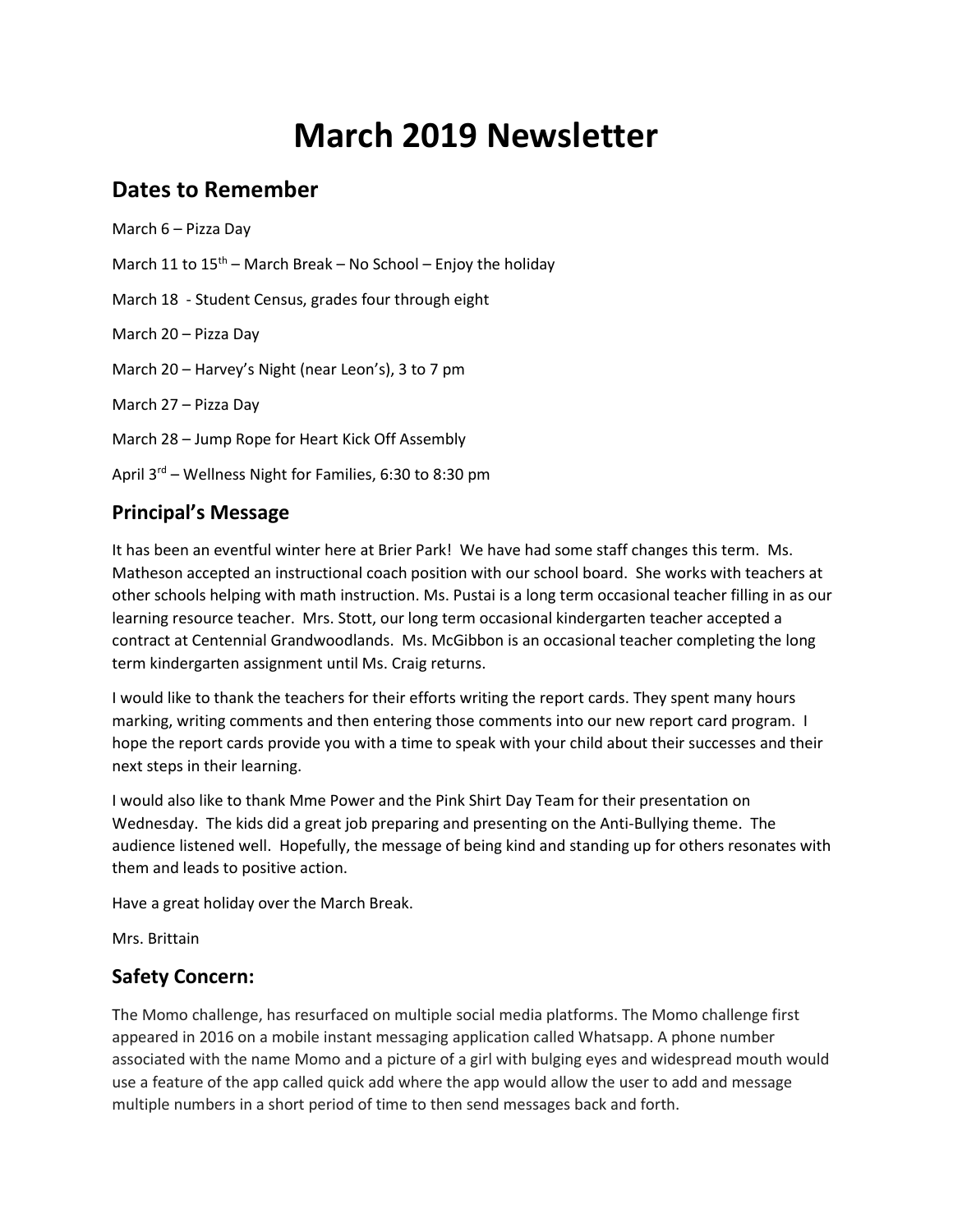The nature of the messages usually starts out innocent such as "wanna play a game?" and then evolve into Momo encouraging the child to engage in self-harm and suicidal behaviours. Users will see the creepy image of Momo and will be enticed to contact it through Whatsapp. If they do, they will be sent disturbing and scary images and given orders which are often to cause selfharm or even to attempt suicide. Users are threatened if they don't follow through that they will be cursed, or their family will be hurt. As adults, the threat of a curse may not faze us, but it can be terrifying to children. (Peel Children's Safety Village, 2019)

Recently the Momo challenge has reappeared in multiple YouTube videos that are specifically intended for younger audiences. Typically, the Momo challenge will be featured in videos (such as Peppa Pig, Paw Patrol, Minecraft gameplay) that come from new or unreliable YouTube accounts.

#### **Suggestions:**

- 1. Encourage critical thinking no matter what the age. Reassure students that it is not real. Just like any urban legend or horror story (e.g., Slenderman) it is designed to upset and cause fear. While it may seem obvious, it's important for you to reiterate to the child that Momo is not a real person and cannot directly harm them. Also, tell the child not to go searching for this content online, as it may only cause more distress.
- 2. Encourage parent-child interaction. It is important for parents to be aware of what their children are doing online, and ideally, be present when their children are online. If students are online without supervision, discuss the importance of having a trusted adult they can talk to if they see something that is not right. Share websites for reporting such as needhelpnow.ca and cybertip.ca and kidshelphone.ca.
- 3. Encourage good choices: it isn't just Momo we should be worried about as caring adults. Access to violent, dangerous, inappropriate, scary content and cyberbullying is everywhere online. Discuss what age appropriate content is with students and why it is important. Also, discuss how peer pressure can sometimes influence our choices and expose us to things that make us uncomfortable.

#### **Online Resources:**

- Prevnet for info for parents: <https://www.prevnet.ca/resources/cyber-tool>
- Kids Help Phone for online safety: <https://kidshelpphone.ca/tag/online-safety/>
- OPHEA: [https://www.ophea.net/article/safe-savvy-online#](https://www.ophea.net/article/safe-savvy-online#.XHgq9PZFxlU)
- National Online Safety: <https://nationalonlinesafety.com/>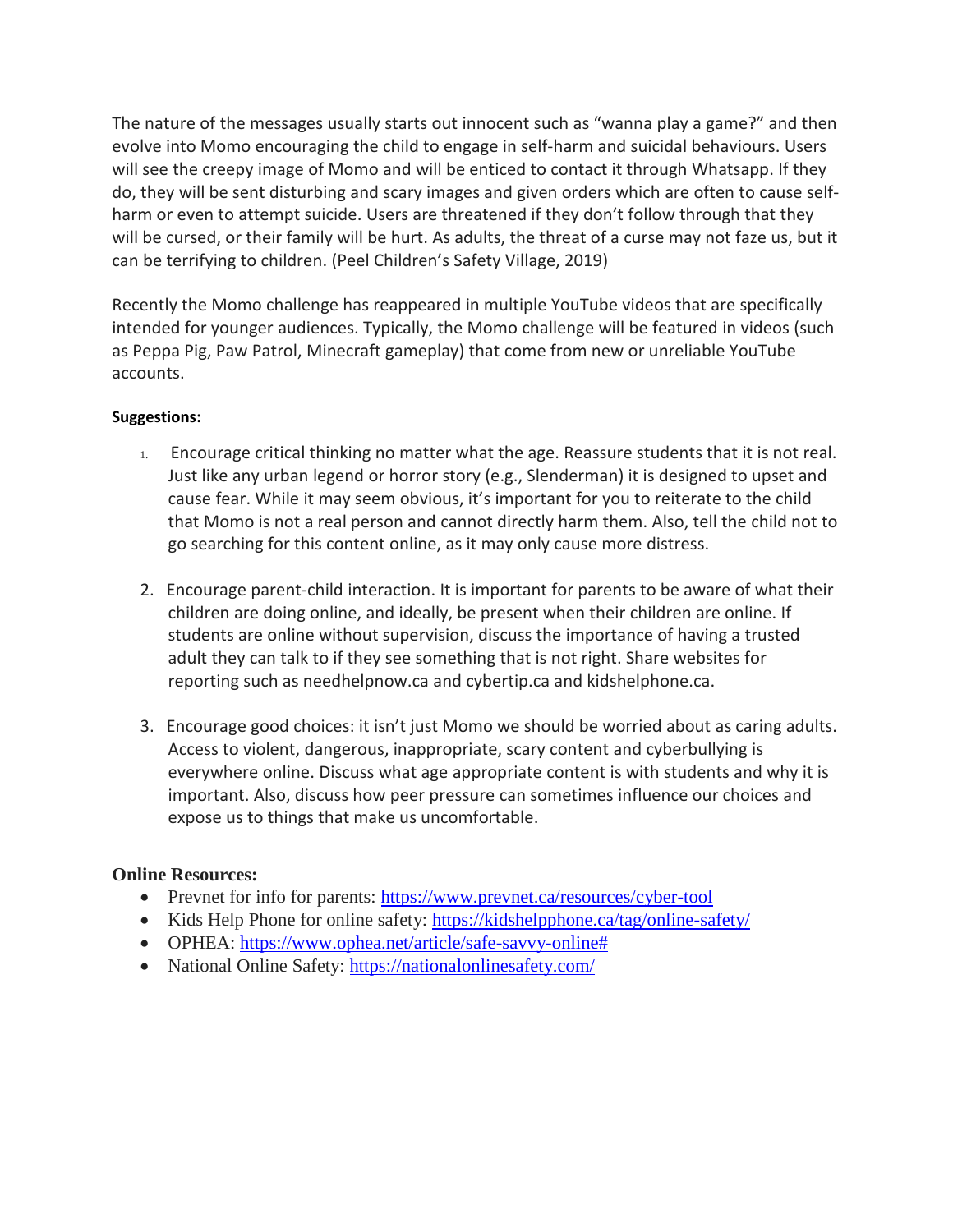#### **Online Safety Event for Parents:**

- A reminder that Grand Erie's Parent Involvement Committee (GEPIC) is hosting a free event for parents in April that's focused on Online Safety
- **Social Networking and Online Safety – What Parents Need to Know**
	- o Date/Time: Tuesday, April 16 at 6 p.m.
	- o Location: Theatre at North Park Collegiate and Vocational School (280 North Park Street, Brantford, Ontario)
	- o Guest Speaker: Paul Davis
		- Davis brings more than 27 years of IT knowledge and experience to Grand Erie. He is an expert in all of the latest social media trends and topics that parents need to know about.
		- His intense presentation will focus on how parents can keep children safe online. Davis will cover some of the following topics: cyberbullying, sexting, smartphones, digital trails and online security

*Credit for content: Peel Children's Safety Village, National Online Safety, School Mental Health ASSIST, North American Centre for Threat Assessment and Trauma Response, BHNCDSB Mental Health Lead*

# **New Ontario Law Makes All Grand Erie Schools Smoke-Free**



Last fall, the Provincial Government passed the Smoke-Free Ontario Act, which prohibits smoking tobacco or cannabis as well as vaping in public areas, such as schools.

The new Ontario law prohibits smoking or vaping within 20 metres of a school's property line. For reference, 20 metres is the approximate length of 1.5 school buses.

In addition to covering all indoor areas at a school, the new law applies to outdoor spaces such as playgrounds or sports fields. Anyone caught smoking or vaping in a prohibited area could face a minimum fine of \$305.

As a result of this new Ontario law, all Grand Erie schools and Board facility sites are now smoke-free.